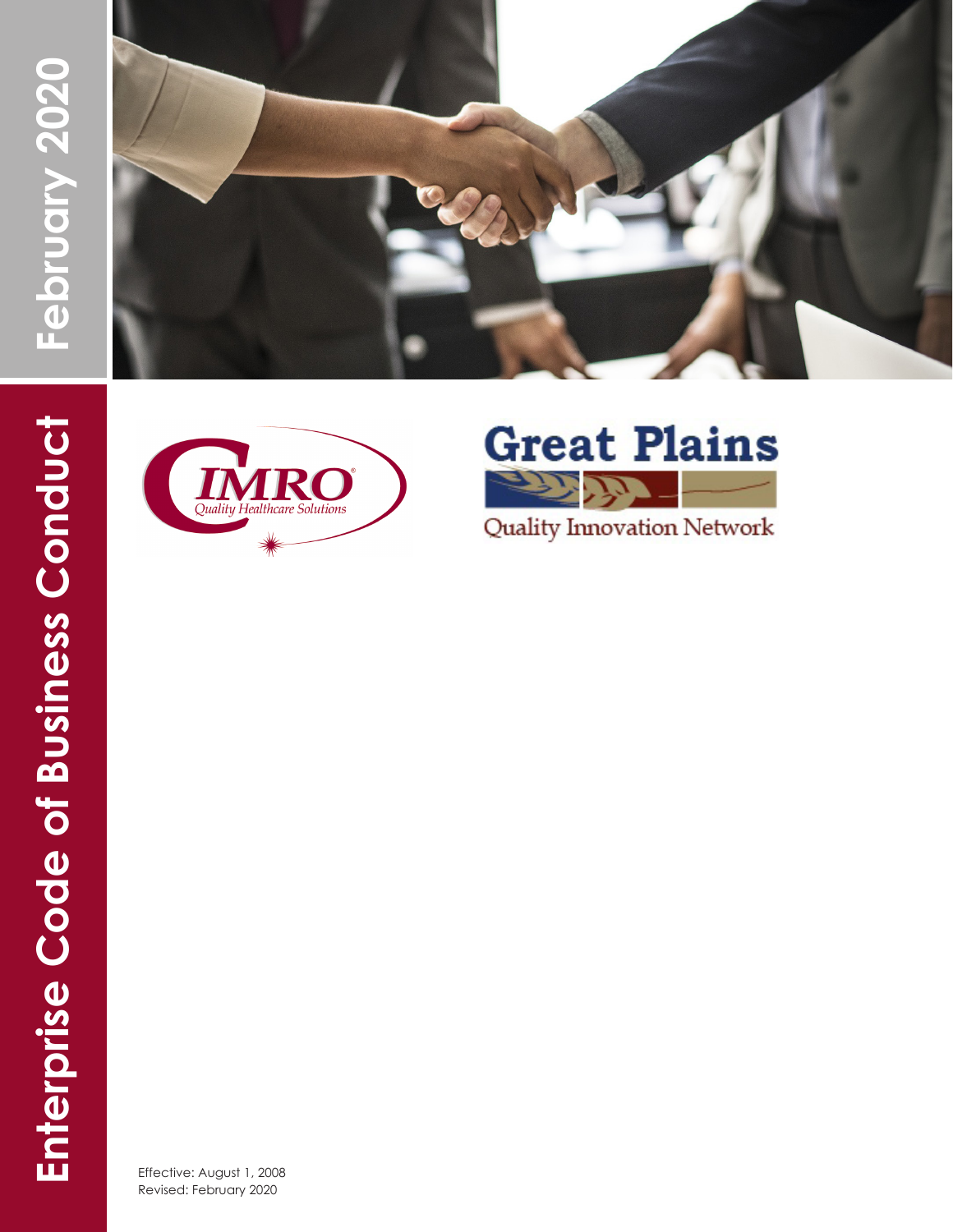From our corporate beginning in 1972, CIMRO has continually strived to maintain a professional environment that considers ethics and compliance an integral part of all of our business decisions and the services we provide to others. We have achieved a reputation of honesty, fairness, and integrity – all of which requires trust – an asset that must never be taken for granted.

We believe that compliance efforts must be fundamentally designed to establish a culture that promotes prevention, detection, and resolution of instances of conduct that do not conform to regulatory and program requirements and ethical behavior. It's the only way we know how to do business.

To that end, CIMRO and its active subsidiary, Great Plains Quality Innovation Network (herein referenced as "the Enterprise"), have instituted an *Enterprise Corporate Compliance Program*, which has been adopted by each Board of Directors and includes a Compliance Program Overview, the Enterprise Code of Business Conduct, and various policies and procedures related to ethical and legal conduct. It establishes behavioral standards, monitors compliance with laws and regulations, and provides a means for employees to ask questions and voice concerns without fear of retribution.

But a Corporate Compliance Program is only meaningful if fully understood and part of our routine activity. The Principles outlined in the *Enterprise Code of Business Conduct* provides the basis for our everyday workplace behavior. They give us the tools we need to make honest and ethical decisions. That is why it is your obligation to apply these Principles every day and review them from time to time on your own.

Our work involves more than assisting providers in their healthcare quality improvement efforts. It involves trust, and it is that for which the Enterprise is known and respected.

Tina Georgy, RN, MS Ryan Sailor, MBA



CIMRO, Chief Executive Officer Great Plains QIN, Chief Executive Officer

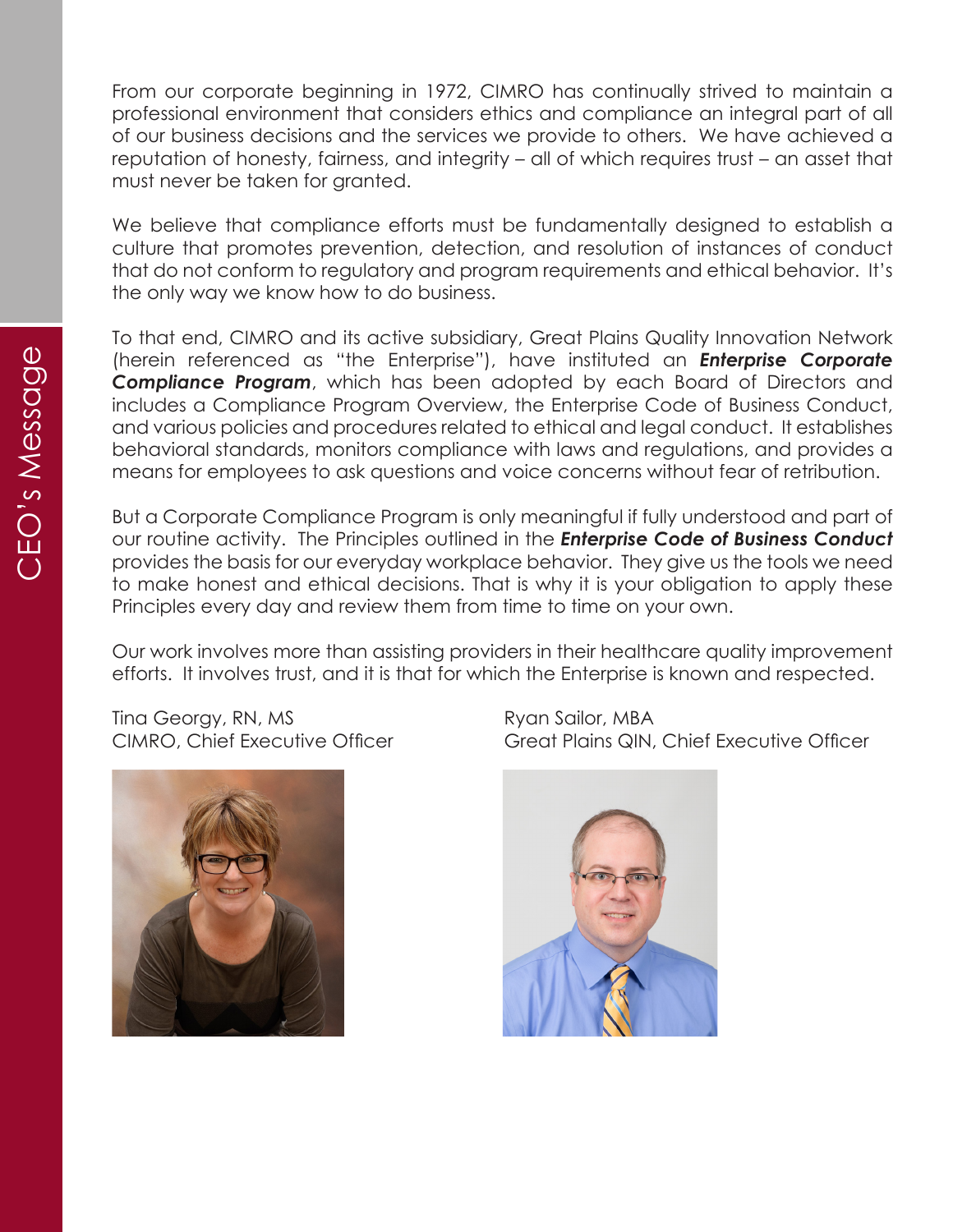# **: : Principle # 1 | Shared Responsibility : :**

As part of our Corporate Compliance Program, the Enterprise has adopted a Code of Business Conduct. The Enterprise's Code of Business Conduct (the "Code") outlines expected behavior and applies to ALL of us (officers, directors, managers and employees, and where appropriate, consultants and subcontractors). Because the Code cannot address every potential situation, it is important that you understand the Principles outlined in the Code, and apply them correctly in your day-to-day activities. If you are unsure if a particular action follows the Code, ask yourself the following questions:

- Will it hurt my reputation if my actions become known to my supervisor, co-workers, friends or family?
- Would I be embarrassed if my actions were printed on the front page of the newspaper?
- Could my actions appear wrong to others, even if they are legal?

Being known for honesty and integrity are two of the Enterprise's most valuable assets, and it is up to each of us to act in a manner that reinforces this culture of trust and respect. Such a reputation is earned and must be supported with an ongoing commitment.

#### **: : P 1.1 Core Values – C.I.M.R.O.**

The Enterprise's core values are the foundation of our organization and support our commitment to conducting business in an honest, open and fair manner. We have adopted the following statements of beliefs as our core values to summarize our commitment to our clients, our stakeholders and partners, and each other.

- **• C**ommunication We commit to an open exchange of information that leads to clarity and understanding.
- **• I**ntegrity We commit to ethical conduct in all interactions.
- **• M**utual Trust We will build and maintain relationships that result in credibility.
- **• R**espect We will treat others as we would like to be treated.
- **• O**rganizational Teamwork We will work together toward common goals in pursuit of excellence.

Earning trust is hard, but losing it is easy. If an organization isn't trustworthy, the individuals with whom we work will lose confidence in our ability to meet their needs. Questionable business decisions and unethical behavior – or even the appearance of same – can result in lasting harm to the organization.

#### **: : P 1.2 Laws and Regulations**

The Enterprise does business in a highly regulated industry and is subject to numerous federal and state laws and regulations. It is the responsibility of ALL of us to follow laws and regulations that impact the Enterprise, as well as to ask questions when uncertain about a particular action. Failure to comply with applicable laws and regulations could result in fines and penalties against both the organization and individual employees. If you have any questions regarding a law or regulation, please contact the Compliance Manager or your supervisor for more information. If you are unsure of what to do in any situation, seek guidance before you act.

## **: : P 1.3 Resources**

The Enterprise is committed to ensuring the Principles outlined in the Code are understood and followed by ALL subject to the Code. To achieve this goal, the Enterprise has dedicated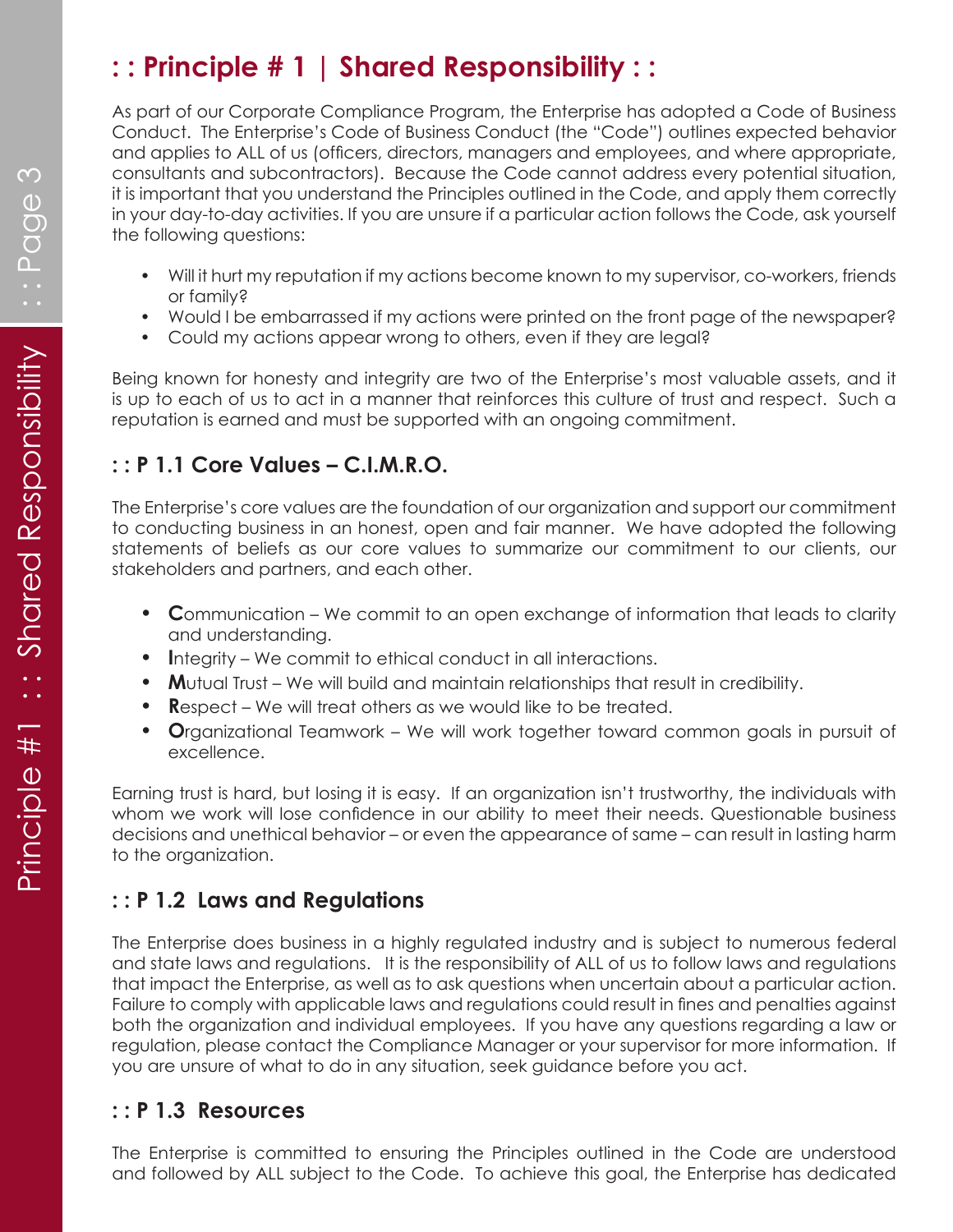resources for administering our Compliance Program, of which the Code of Business Conduct is an important part. In the event a question is not satisfactorily answered, you may contact your supervisor, any of the persons/entities listed below, or anonymously following the procedure outlined in the appropriate entity Personnel Manual.

Board of Directors: The Boards of Directors are responsible for oversight of each organization's compliance with the Code. The Board of Directors receives regular reports on compliance activities and reviews the Code on an annual basis. While the Board sets overall policy, it delegates specific functions to the Finance and Compliance Committee to oversee coordination and implementation of the Code and related compliance activities.

Board Finance and Compliance Committee: This Committee advises the Board on matters relating to finances and compliance with applicable rules, regulations, guidelines, and corporate policies and programs. The Finance and Compliance Committee accepts and reviews referrals from the Board regarding any concerns, issues, and complaints, including those received as anonymous complaints and referrals by the Compliance Manager, with regard to compliance, conflict of interest, ethics, program integrity, or compensation and travel costs for senior executives and Directors. The Finance and Compliance Committee reports to the Board of Directors on the status of the organization's compliance efforts.

Compliance Manager: The Compliance Manager has day-to-day responsibilities in the areas of compliance, conflict of interest, ethics, program integrity, and compensation and travel costs for senior executive staff and governing body members. The Compliance Manager directs the organizational compliance plan and oversees the compliance education program. This individual has direct access to the Chief Executive Officer and senior management, and has the right to independently consult with outside corporate legal counsel and/or the Board of Directors or the Finance and Compliance Committee, as deemed necessary.

Executive Compliance Committee: The Executive Compliance Committee, comprised of the Compliance Manager who serves as Chair and the Chief Executive Officer who provides support to the Compliance Manager, particularly with assessment and development of compliance program and plan aims, ongoing education efforts, conflict of interest identification and mitigation strategies, and overall program evaluation. The Executive Compliance Committee provides guidance and information to the Compliance Manager; however, this Committee may not block or interfere with any actions taken or proposed to be taken by the Compliance Manager.

#### **: : P 1.4 Reporting Violations**

All employees have an obligation to report actual or suspected violations of the Code to their supervisor or the Compliance Manager. This obligation is a condition of employment or a relationship with the Enterprise. Making a report is not being disloyal; rather, it demonstrates a commitment to ethical behavior by protecting the Enterprise's reputation and preserving our clients' trust in our organization.

Violation reports may be made in person, by e-mail, or anonymously to any member of the Executive Compliance Committee, if appropriate, or to any member of the Board of Directors or the Finance and Compliance Committee. A listing of Board contact information is located on the Enterprise's Intranet site(s).

**Any employee making a good faith report will not be subject to retribution or disciplinary action. Anyone who attempts or engages in any form of retaliatory behavior will be subject to the full range of disciplinary action, up to and including termination.**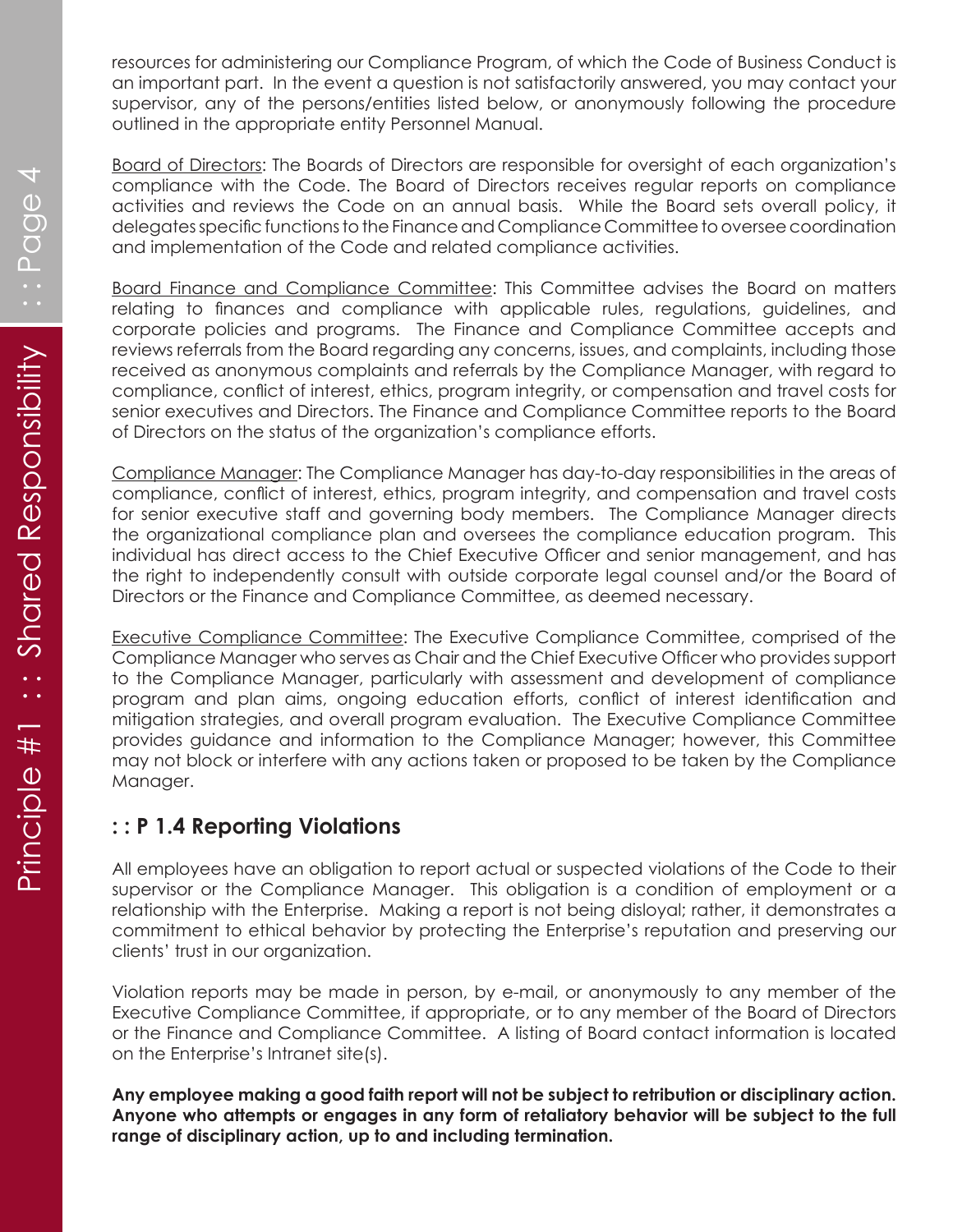Sometimes it is difficult to know if a violation has occurred. Because it is important to approach each situation in the best way possible, the following are some steps to keep in mind:

- Make sure you have all the facts
- Ask yourself: What specifically am I being asked to do? Does it seem unethical or improper?
- Clarify your role and responsibilities
- Discuss with your supervisor
- Seek help from Resources (see **Section P 1.3** above)
- Always ask first, act later

### **: : P 1.5 Discipline**

Disciplinary action may be taken for, but not limited to, any of the following:

- Violating any of the Principles in the Code
- Failing to report a possible violation of the Code
- Refusing to cooperate in the investigation of a potential violation of the Code
- Disclosing confidential information about an investigation
- Retaliating against an individual for reporting an actual or suspected violation of the Code
- Making intentional false reports of misconduct

The degree of disciplinary action will depend on the nature of the violation and the specific circumstances involved, and will be addressed on a case-by-case basis.

 $\overline{5}$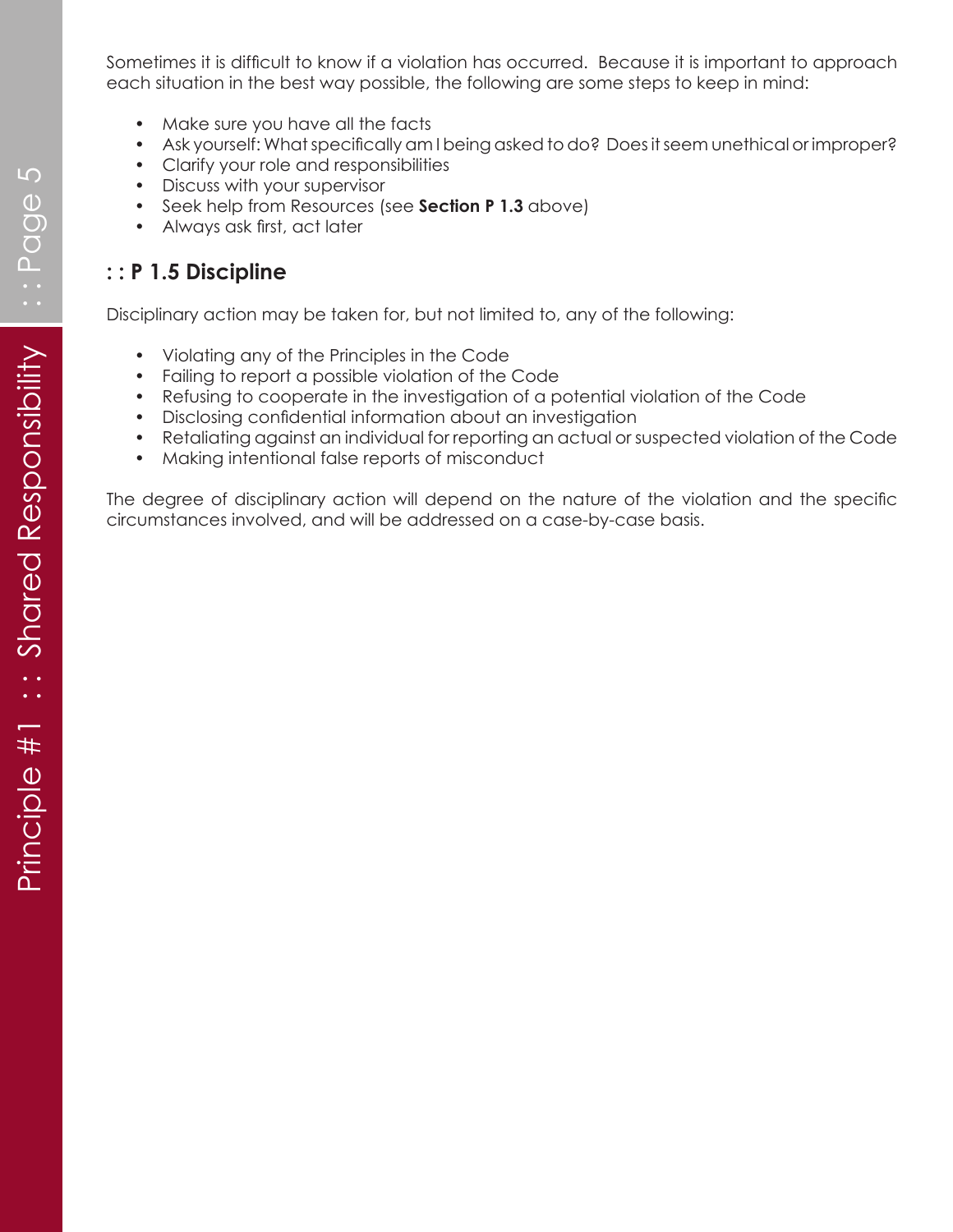## **: : Principle #2 | Safe and Respectful Work Environment : :**

An honest and respectful work environment is critical to our success. The Enterprise is committed to providing a safe and healthy workplace for our employees and for visitors to our organization. The appropriate entity Personnel Manual provides guidelines for expected employee conduct and is readily accessible on the company's Intranet site.

#### **: : P 2.1 Discrimination and Harassment**

The Enterprise is an Equal Opportunity Employer and will not allow discrimination of individuals based on race, color, gender, sexual orientation, national origin, ancestry, age, religion, source of income, disability, marital status, parental status, or veteran status.

Additionally, the Enterprise will not allow harassment or sexual advances, actions, comments, or any other conduct that creates a hostile or offensive atmosphere. No employee is exempt from the Enterprise's Harassment Policy, which is found in the appropriate entity Personnel Manual.

#### **: : P 2.2 Violence**

The Enterprise does not tolerate or condone threats or acts of violence. Any employee who receives or hears of an employee engaging in a violent action or making a threat of violence is obligated to report such behavior to their supervisor or the Compliance Manager.

Such violent threats or acts will be grounds for termination. Failure to report a threat or activity may also be grounds for discipline up to, and including, termination.

### **: : P 2.3 Drug Free Policy**

The Enterprise believes strongly in maintaining a drug-free workplace as a mechanism to reduce accidents and provide greater safety of all employees.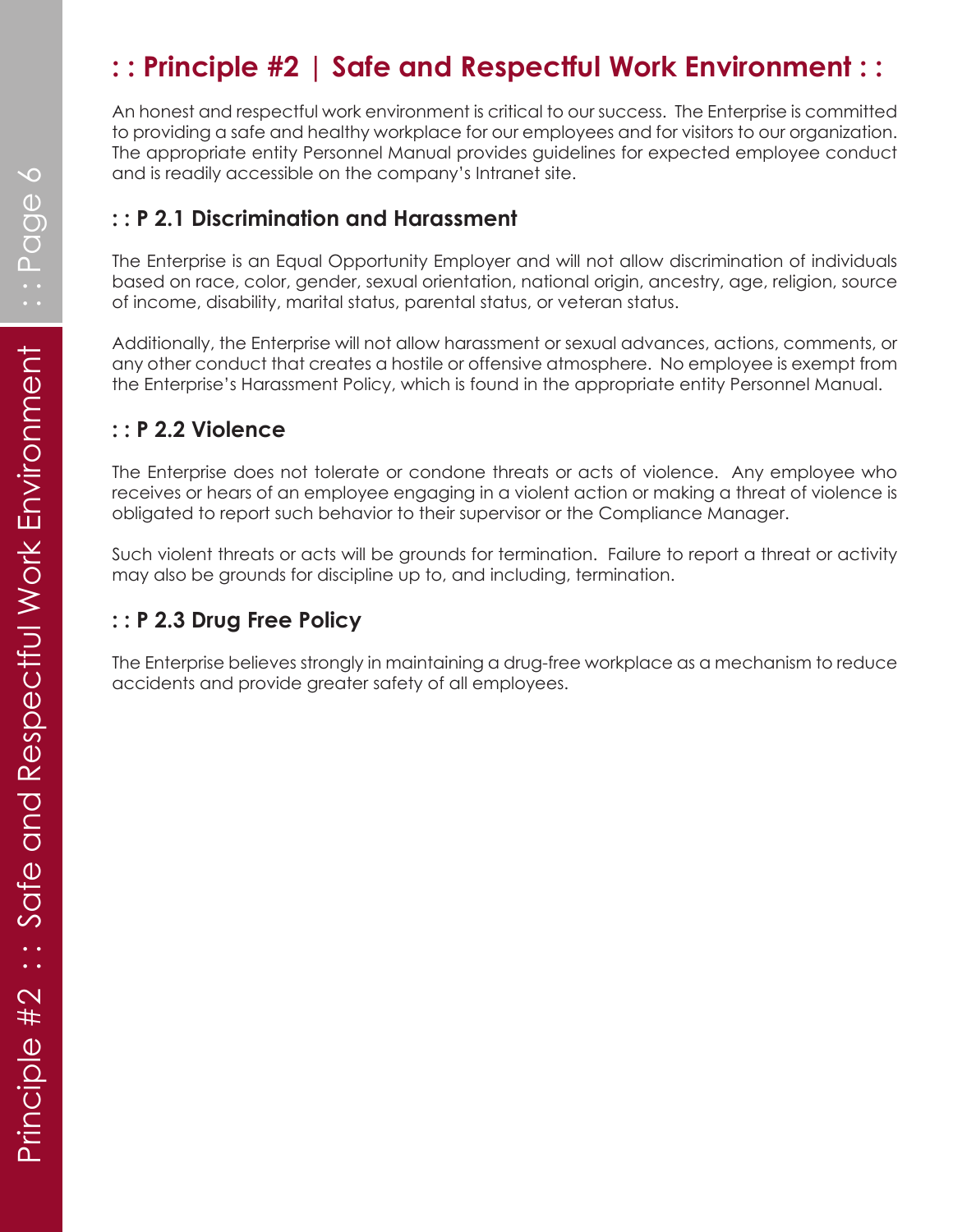## **: : Principle # 3 | Honest and Fair Business Dealings: Conflicts of Interest : :**

Compliance with this Principle requires full cooperation on the part of ALL of us (officers, directors, managers and employees, and where appropriate, consultants and subcontractors) to fully and accurately identify actual or perceived conflicts of interest.

Balancing and resolving organizational and personal conflicts of interest requires a clear understanding of what constitutes a conflict of interest concern, and requires open and full disclosure from those individuals with whom a conflict of interest may exist.

A conflict of interest exists when someone is required to exercise independent judgment or to give objective advice but stands to personally gain or lose from any of the options being considered. When the chance to advance self-interest is present, independence and objectivity may be called into question. Disclosure is the key to identifying and addressing a conflict of interest, whether actual or perceived.

## **: : P 3.1 Initial Disclosure/Annual Reminder**

The Enterprise requires disclosure from all of its Board members and officers, and those managers, employees, and subcontractors and consultants who would be, or are involved with, the performance of peer review and/or quality improvement work. Each individual is initially provided with a copy of the Conflict of Interest Policy and must sign a statement that he/she accepts the terms of the policy. A reminder notice is sent annually to these individuals that the Certification and Acceptance Statement previously signed remains in full force and effect, as do their responsibilities.

## **: : P 3.2 Conflict of Interest and Disclosure of Affiliations Questionnaire**

On an annual basis all Board of Directors, officers, and employees are required to complete a conflict of interest questionnaire. Each is reminded to notify the Enterprise immediately should any changes occur in the interim that may be perceived as a conflict of interest. The duty of full and complete disclosure for the purpose of identifying a conflict of interest is a continuing one.

## **: : P 3.3 External Employment**

All employees must notify their supervisor of any employment with an external organization or individual so that a determination can be made if such relationship could compromise the independence or objectivity of the work performed by the Enterprise. In some situations the employee may be required to choose between continuing the outside employment or his/her employment with the Enterprise.

#### **: : P 3.4 Peer Reviewers**

All peer reviewers receive a "Stop – Do I Have a Conflict of Interest?" form with each medical record reviewed, which identifies potential conflicts of interest. By acknowledging the form and proceeding with the review, the PR affirms that no conflict of interest exists.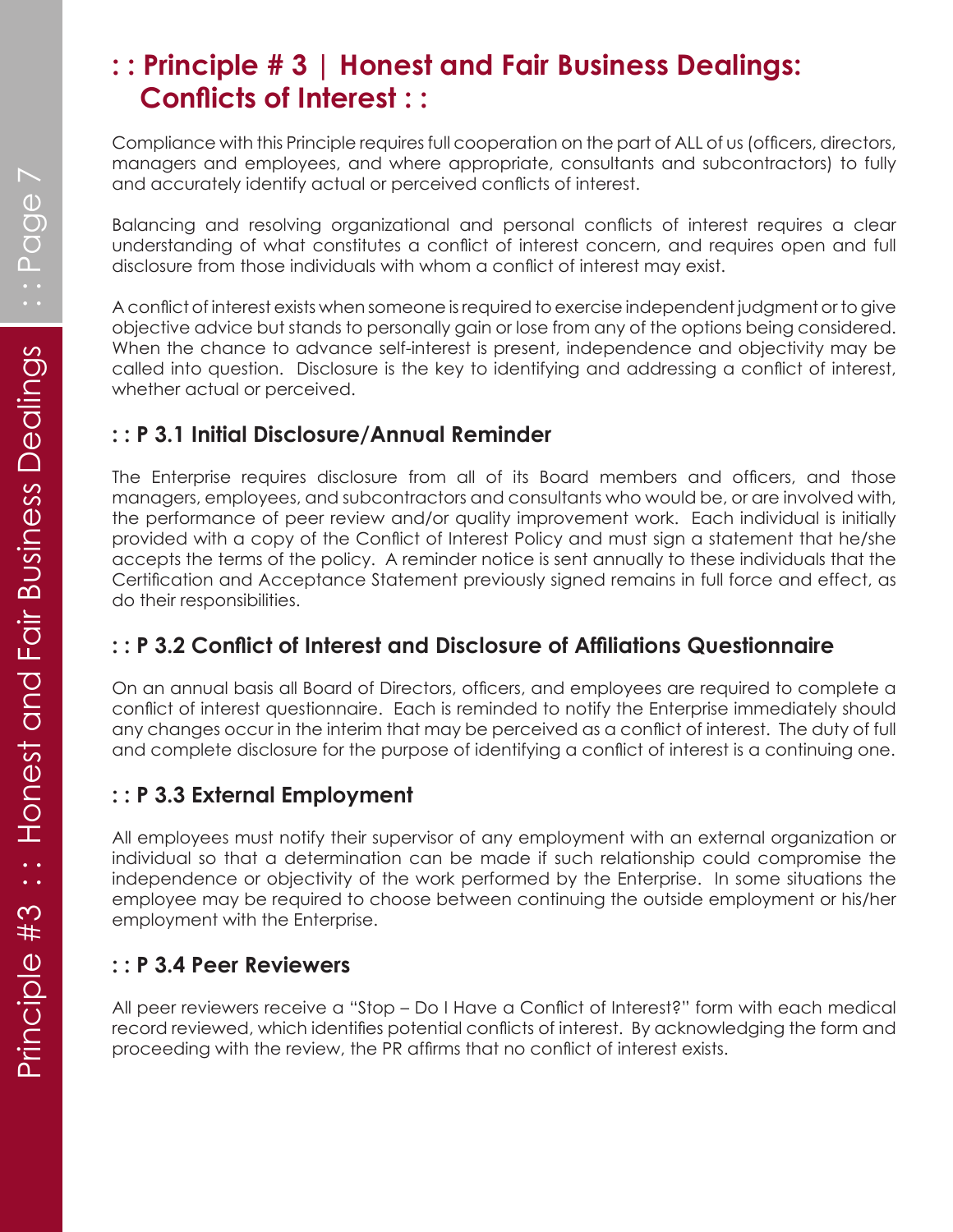## **: : Principle # 4 | Protect Assets and Information : :**

The Enterprise has numerous assets that contribute to our success. Assets include confidential and proprietary information, physical equipment, money, employee time, supplies, and financial data.

#### **: : P 4.1 Confidential Information**

The Enterprise requires confidentiality from all of its Board members and officers, and those managers, employees, and subcontractors and consultants who would be, or are involved with, the performance of peer review and/or quality improvement work. Each individual is initially provided with a copy of the Enterprise Confidentiality Policy and must sign a statement that he/ she accepts the terms of the policy. A reminder notice is sent annually to these individuals that the Certification and Acceptance Statement previously signed remains in full force and effect, as do their responsibilities.

Enterprise employees may have access to confidential client and business information that, if released improperly, could harm individuals and the Enterprise itself. The Health Insurance Portability and Accountability Act of 1996 (HIPAA) and the Health Information Technology for Economic and Clinical Health (HITECH) Act, enacted as part of the American Recovery and Reinvestment Act of 2009, and any amendments thereof, prohibits unauthorized use and disclosure of patient protected health information (PHI) and sets forth specific requirements that must be followed. The appropriate entity's Business Associate Agreement, as well as our policies and procedures, address the correct use and disclosure of PHI, and should be followed at all times. Additionally, as a Medicare Quality Improvement Organization (QIO), we are bound by strict federal regulations through our contract with the Centers for Medicare & Medicaid Services (CMS). Use or disclosure of PHI for any reason not supported by a legitimate business purpose violates the Enterprise's policies, contractual agreements, and potentially, state and federal law.

## **: : P 4.2 Proprietary Information**

Proprietary information is information that the Enterprise owns. Examples of proprietary information include, but are not limited to:

- Business strategies
- Sample contracts
- Pricing information and strategies
- Report templates
- Database designs

Enterprise employees may not use or disclose the Enterprise's proprietary information with anyone outside the organization without permission. Proprietary information must only be used in connection with a legitimate business purpose. Information gained through employment with the Enterprise must not be inappropriately disclosed at any time, even if employment with the Enterprise ends.

#### **: : P 4.3 Employee Information**

Information regarding Enterprise employees must never be released to anyone, including other Enterprise employees, except when required for legitimate business purposes or if prior approval from the employee has been obtained.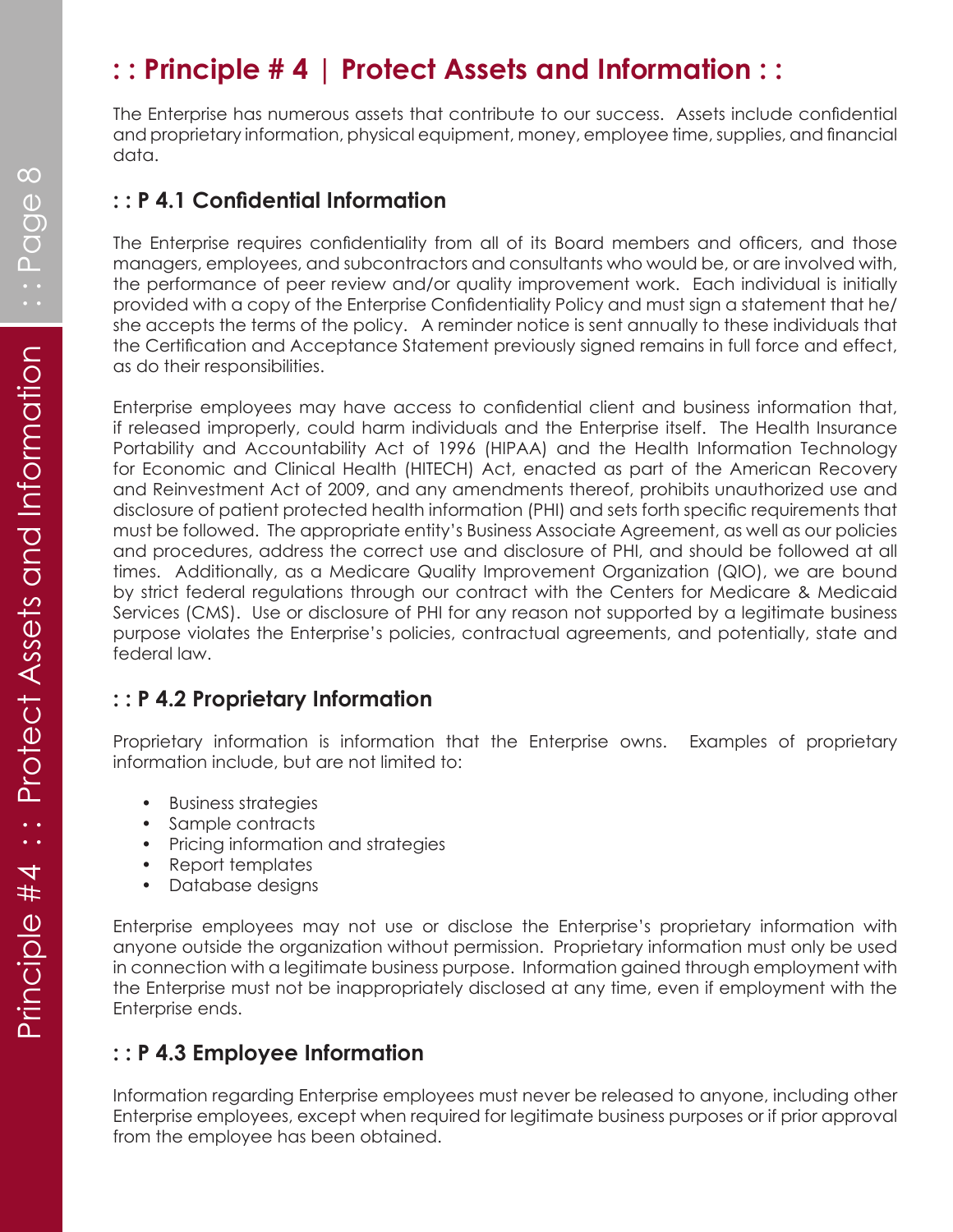#### **: : P 4.4 Intellectual Property**

Intellectual property includes patents, copyrights, and software. All questions regarding intellectual property rights should be directed to the appropriate entity's Chief Executive Officer.

#### **: : P 4.5 Other Enterprise Assets**

Examples of company assets include, but are not limited to, the following:

- Money
- Computers
- Internet access
- Other equipment (e.g., telephone, copier, facsimile machine, postage meter, etc.)
- Supplies
- Your time

Enterprise employees are expected to use company assets for business purposes.

#### **: : P 4.6 Record Retention**

The Enterprise's business and client records (stored in any medium) must be retained in accordance with the Enterprise's record retention policies and any applicable legal requirements. Destruction or alteration of records to avoid disclosure in a legal proceeding is prohibited. Please refer to the record retention policies and procedures. Any questions regarding these policies or retaining records in any form should be directed to your supervisor or the Compliance Manager.

## **: : P 4.7 Truthful and Accurate Reporting**

Enterprise employees have a responsibility to ensure information recorded and reported is truthful and accurate. This includes the correct reporting of time worked, business expenses, healthcare expenses for reimbursement, and any other activities that you must record and/or report. This principle also prohibits alteration or falsification of any information in any record or document.

Additionally, it is illegal to make a false claim, statement, or certification (either written or verbal) to the government or any other authorizing agency. All statements or certifications must be prepared timely and accurately.

 $\infty$